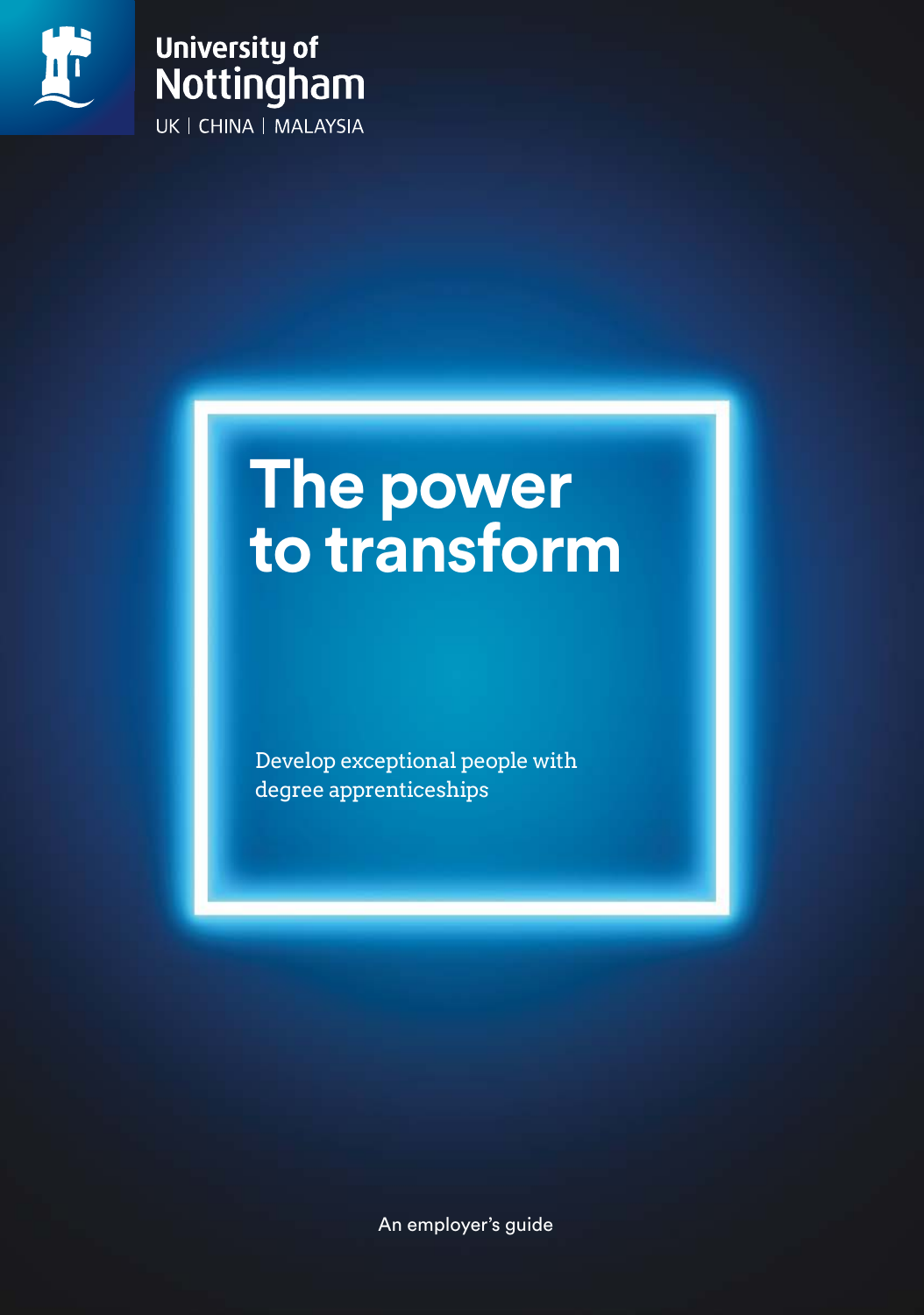Attract new talent. Upskill existing employees. Draw on the expertise of a world-class university.

Introducing degree apprenticeships

Drive innovation, set new conventions and expand your networks. These are just some of the rewards you can reap from degree apprenticeships.

By combining real work with rigorous study, degree apprenticeships are designed with employers like you to achieve a focused objective: to develop a highly skilled workforce.

It's an ideal way to inject fresh energy and direction into your business.

Working together, we equip your staff with the core knowledge, skills and behaviours your industry needs to compete and succeed at the highest level. As one of the UK's top 15 universities in the latest QS World University Rankings (2018) and part of the Russell Group, we give you the opportunity to attract, develop and retain experienced talent, whether new recruits or your existing workforce.

# **Turning brightness into brilliance**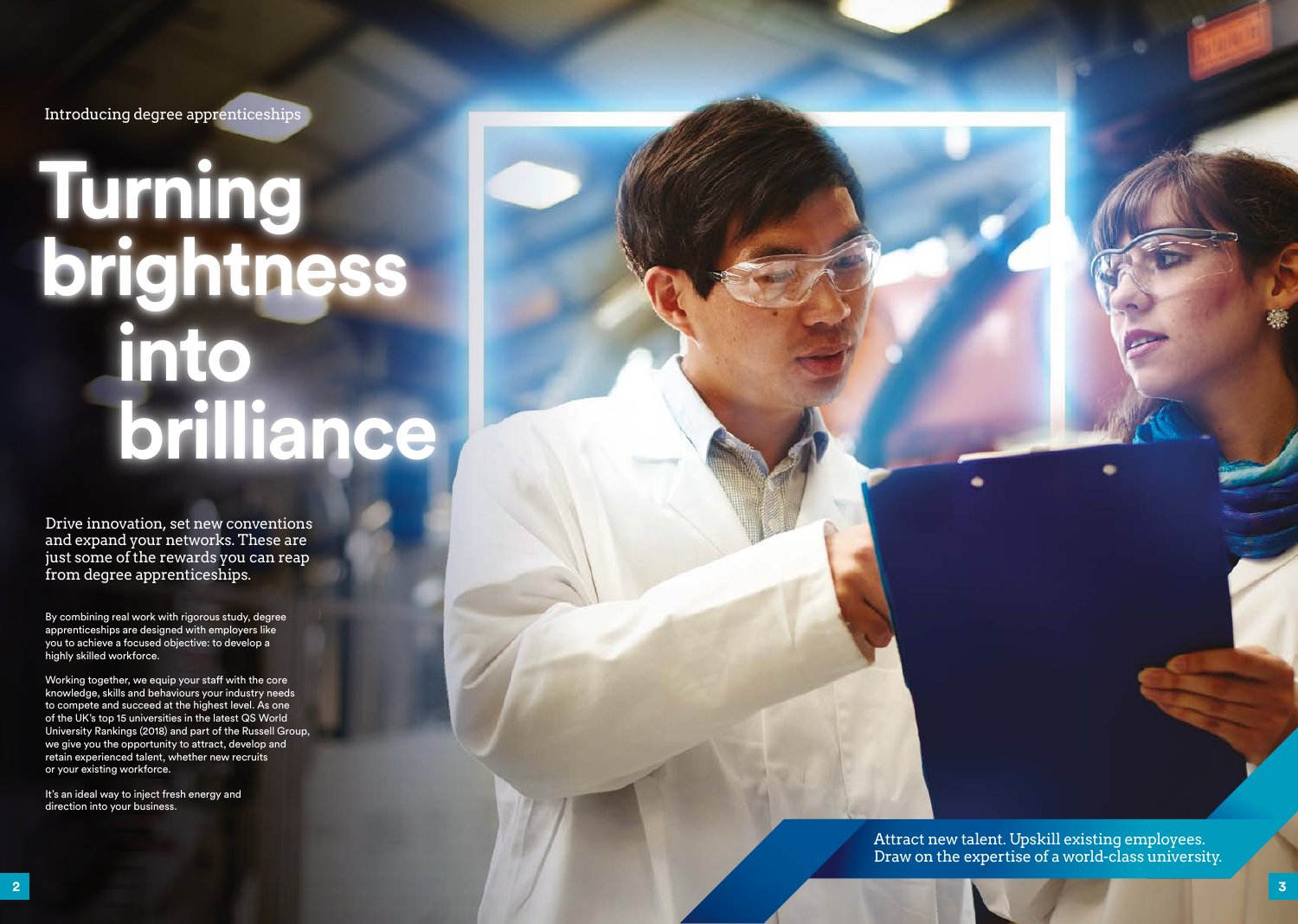The benefits of degree apprenticeships

### **Attract vibrant new talent**

#### Offer ambitious employees the prospect of a world-class degree without the debt.

Develop minds while growing your business. Degree apprenticeships bring together the best of rigorous academic learning with salaried work, benefiting your business and wider industry in a number of ways.

#### **Support your strategic priorities**

**C**hoose from a range of degree apprenticeships that bring specialist skills and knowledge into your organisation.

#### **Attract talent**

Provide opportunities for those looking for the first or next step in their career. Offer ambitious employees the prospect of a world-class degree without the debt.

#### **Address skills gaps**

Apprentices are either funded directly from the apprenticeship levy, or 90% subsidised by the government. Our team can help you get the most from the funding options available.



Work with us to develop new apprenticeship standards that target your local, regional and national skills gaps. Talk to us about Trailblazing – be the first to launch new programmes that develop in-demand skills.

#### **Increase retention**

Offer learning opportunities to early and mid-career employees, and invest in their development.

#### **Build networks**

Give apprentices the opportunity to develop their networks by studying alongside apprentices from other leading UK businesses, and by joining the University of Nottingham alumni network.

**Increase productivity** Improve knowledge, skills and professional behaviours in your workplace.

#### **Cost effective**

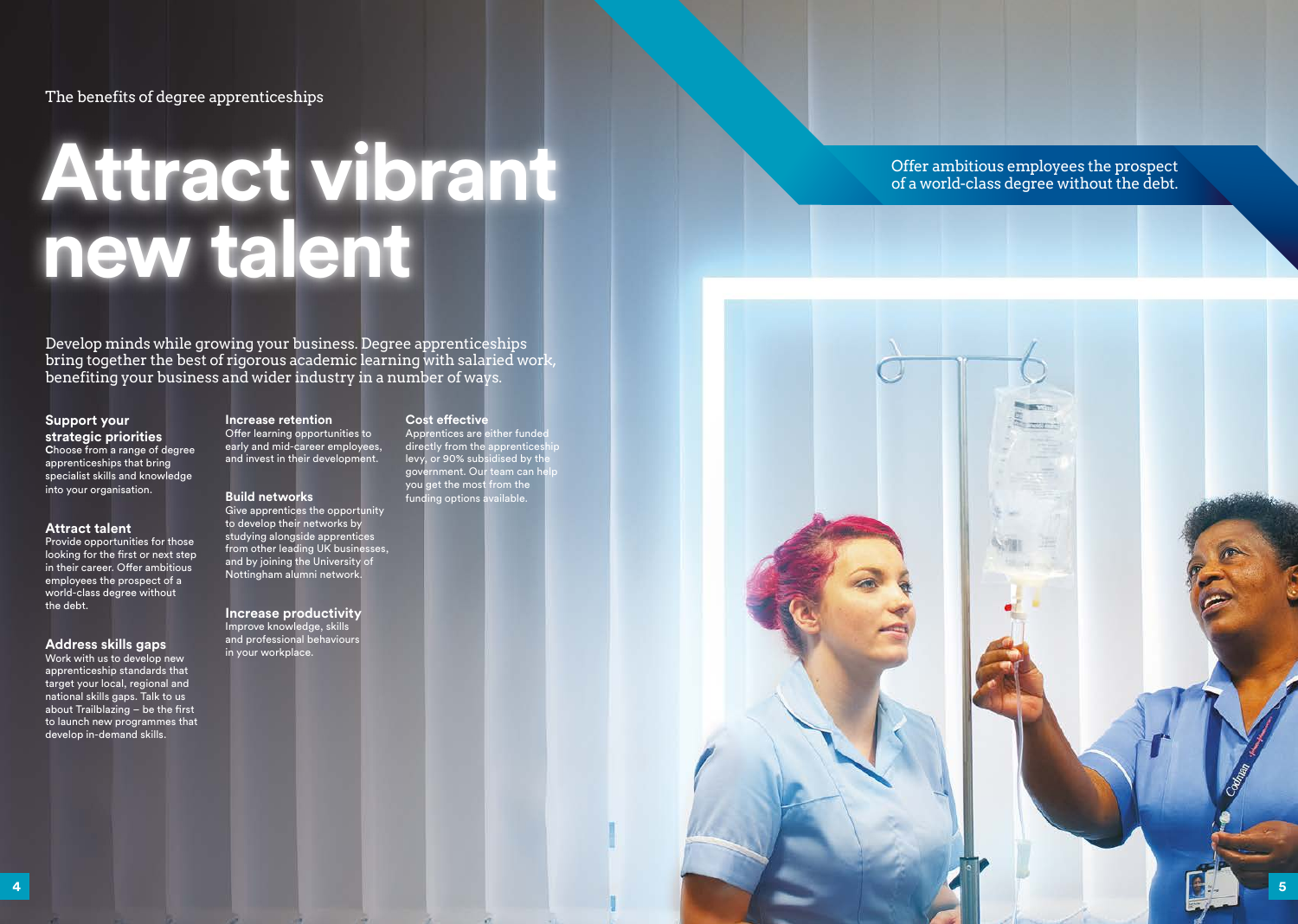Apprentices are full time, paid employees of your business who study on campus in lectures, seminars and practical workshops, or by distance learning online.

Delivered under a blended learning model as block teaching or day release, apprentice students will benefit from a minimum of 20% of their working time spent in off-the-job learning.

#### **A cost-effective way to invest in your people**

Apprentice students don't pay fees; funding comes from the apprenticeship levy or government co-investment. It means you get to develop skills and talent at the highest level, supported by the latest thinking from a world leading University.

If you'd like to know more about the apprenticeship levy or want to explore the funding options available to your business, get in touch with our team. We can help you get the most out of the funding opportunities.

#### How do degree apprenticeships work?

## **Boost skills**

Our degree apprenticeships offer vocationallyfocused academic study at levels 6, 7 and 8 through flexible learning. The programmes will help individuals to expand their skills and professional competence whilst gaining a University of Nottingham bachelor's, master's or doctorate degree.

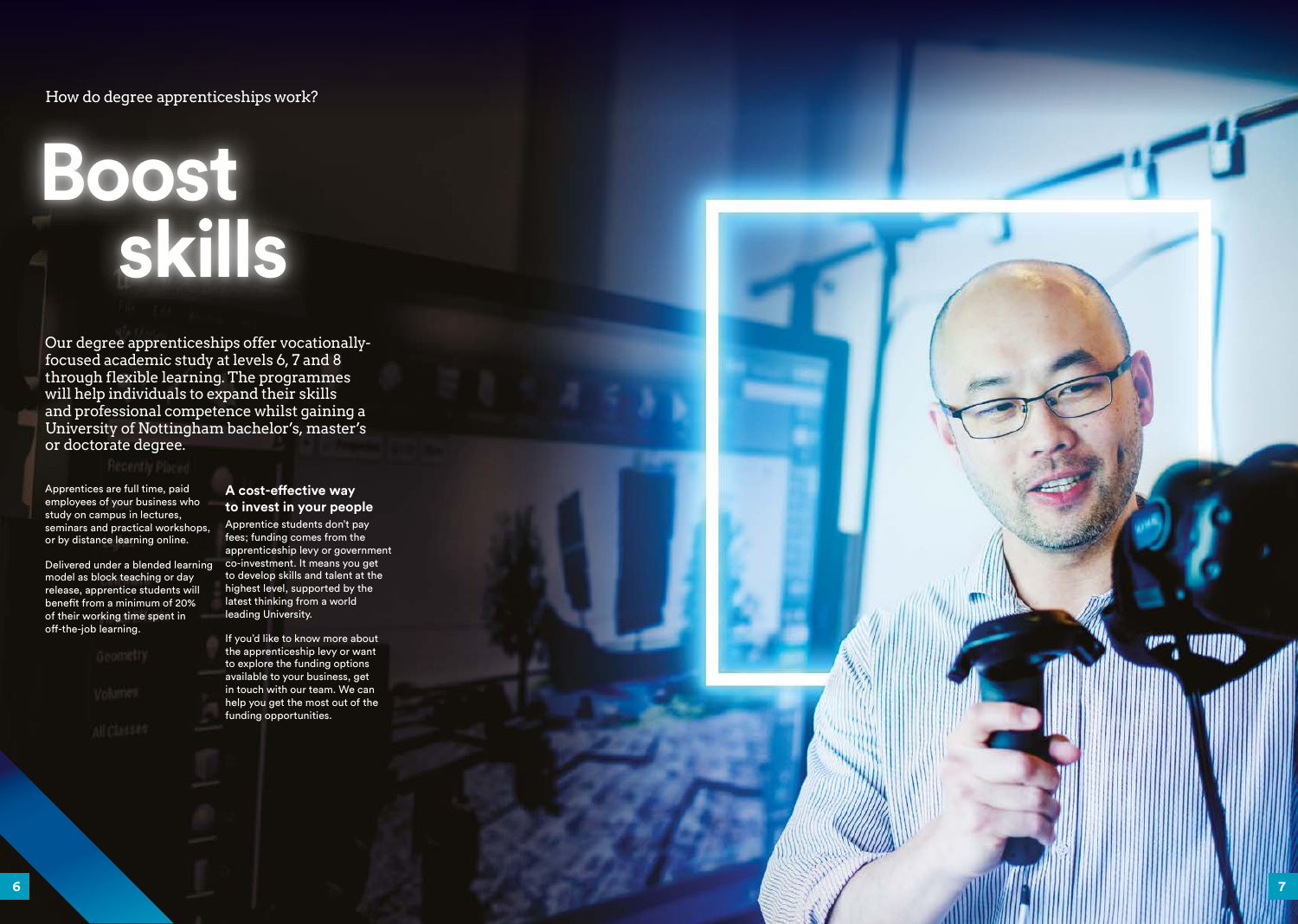Why choose the University of Nottingham?

# **Academic excellence, pioneering research and employability**

Open up incredible opportunities for you and your apprentices.

ans i li

#### **Transforming lives and careers**

- Nottingham is ranked in the world's top 100 universities and the UK's top 15 by the latest QS World University Rankings (2018).
- We are a founder member of the UK's prestigious Russell Group and the Universitas 21 international network.
- The UK's Teaching Excellence Framework (TEF) in 2017 rated Nottingham 'gold' for teaching and learning.
- We were ranked 8th in the UK for research power in the Research Excellence Framework (2014).
- We're constantly investing in and enhancing our campuses with innovative new teaching and research facilities.

We have award-winning campuses in China and Malaysia, as well as 330 acres of parkland in our home city, one of the most attractive university settings in the UK.

### **TEF** Gold

By partnering with an institution celebrated for its academic excellence, pioneering research, employability and world-leading campuses and facilities, your business will be able to attract, retain and develop new and existing talent.

**I an** B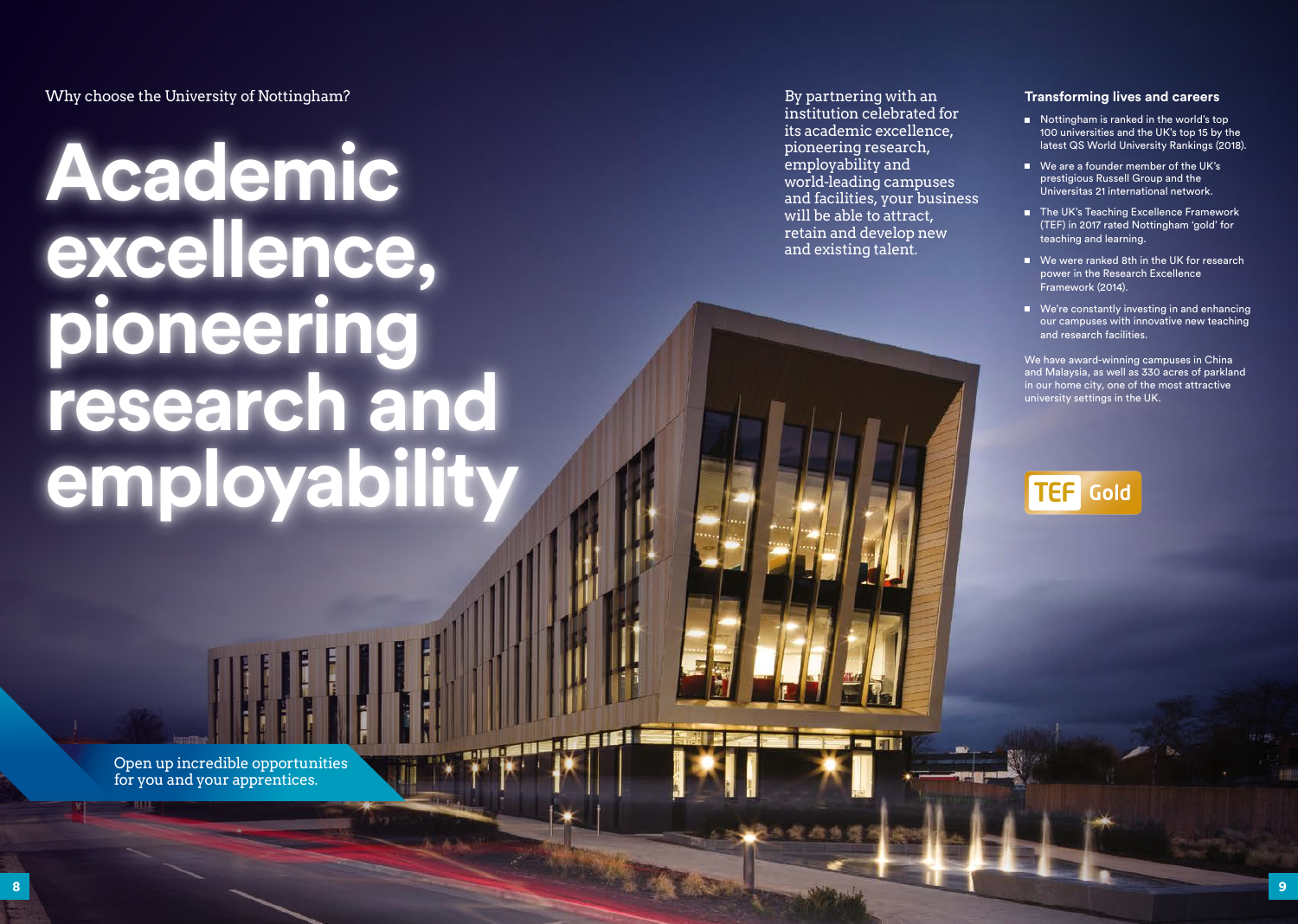Degree apprenticeship options

We work with local, regional and national businesses to understand strategic priorities and challenges, and develop the content of each programme to offer real value.

We can tailor the programme to a sector, or even adapt it specifically for your business.



# **Tailored to your business**

**10**